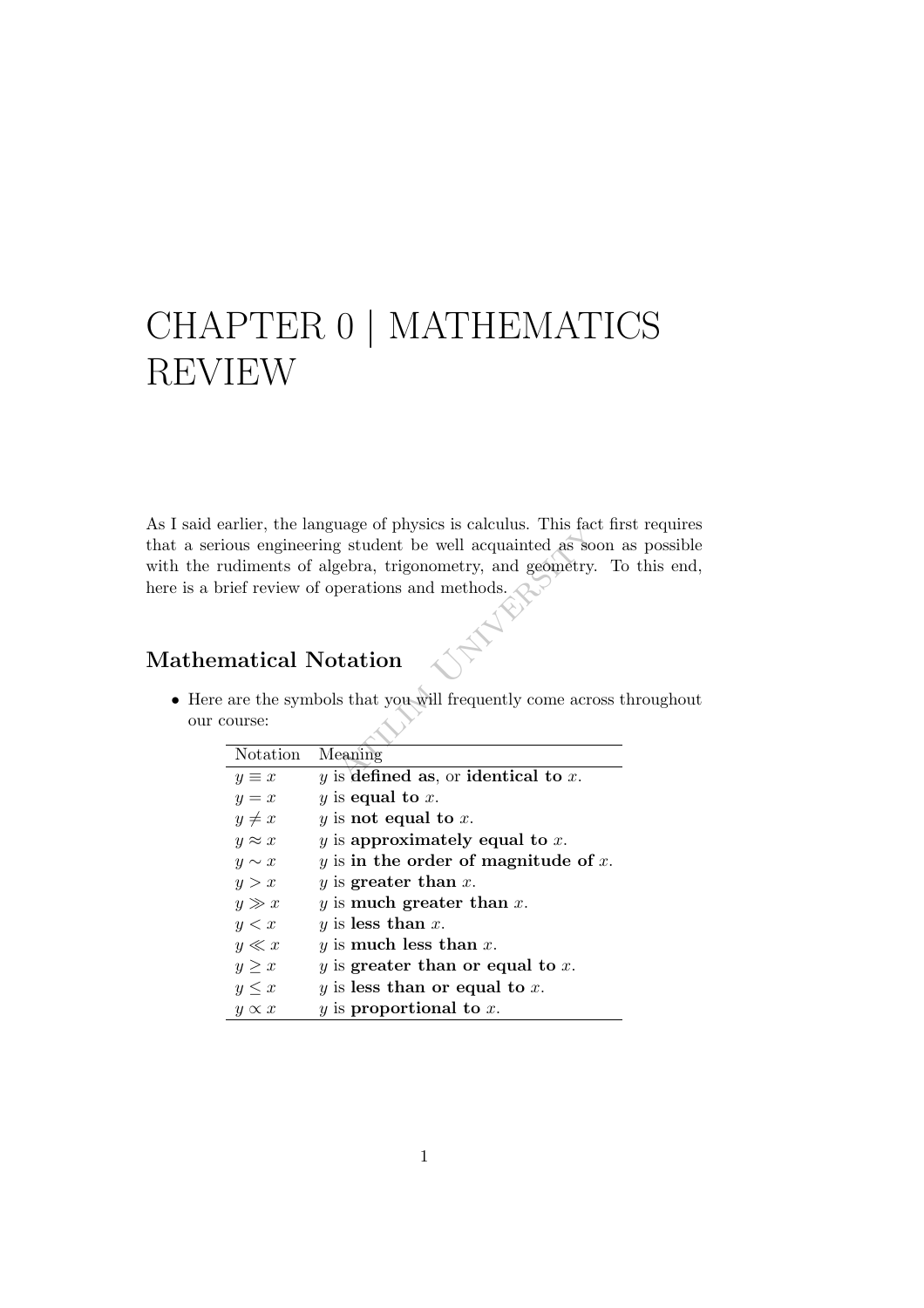• One of the very first step towards physics is to grasp firmly the meaning of  $\Delta f$ :

$$
\Delta f
$$
 means the **change in the quantity**  $f$ , and defined by 
$$
\Delta f = f_{\text{final}} - f_{\text{initial}}
$$

Here  $f$  can be *any* physical quantity.

For example, if  $x_1$  is the initial position of a particle and  $x_2$  is its final position, then the change in its position is written as

$$
\Delta x = x_2 - x_1.
$$

- We shall say more about  $\Delta f$  and its differential counterpart df in the class. Suffice it to say for the time being that  $\Delta f$  implies a measurable, or *observable*, change in  $f$ ; in case of  $df$ , on the other hand, the change in f is immeasurably small, or infinitesimally small, but not zero.
- It is important to recall  $|x|$ , although it is already well-known by every one of you:

|x| means the **absolute value of** x, which is *always positive*, regardless of the sign of  $x$ .

For example,  $|8| = 8$  and  $|-3| = 3$ .

• We will often use the Greek letter  $\Sigma$  for the summation of several quantities. An example is

$$
m_1 + m_2 + m_3 + m_4 + m_5 \equiv \sum_{i=1}^{5} m_i.
$$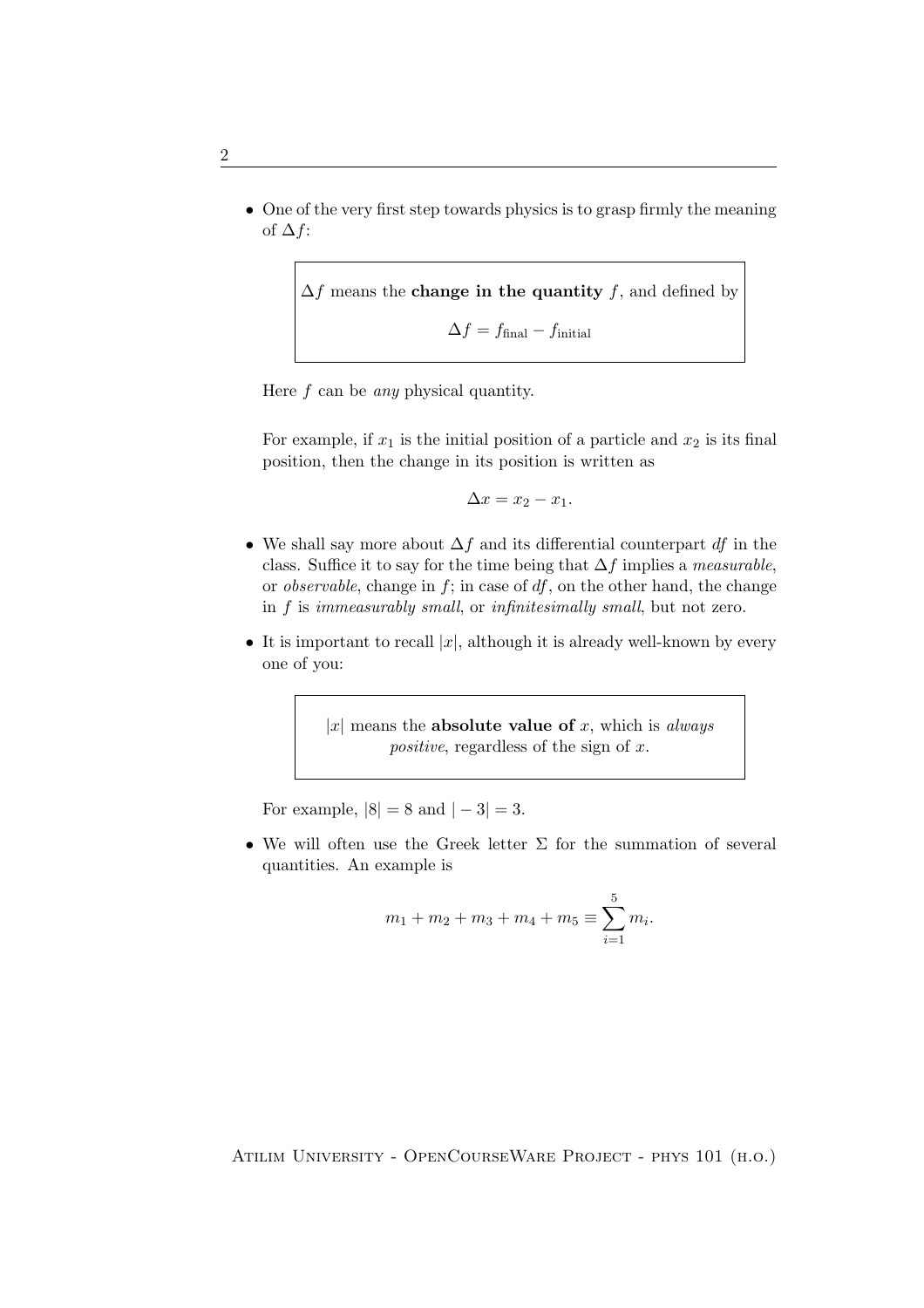## Basic Algebra

#### Solving Mathematical Equations

• Throughout these freshman physics courses, you shall always solve a given or resulting mathematical equation for an unknown, which will be usually  $x$ ,  $y$ , or  $z$ . First we state the golden rule:

> Whatever you do on the left side of an equation, you must do the same on its right side.

That is, you must always multiply or divide the both sides of the equation by the same number; similarly, the same quantity must be added to or subtracted from the both sides of the equation at the same time. The aim is to leave the unknown variable alone on one side.

#### Examples

In the followings, we shall solve for the unknown  $x$ .

1. The equation to be solved:

$$
2x + 7 = -6
$$

Add −7 to both sides:

$$
2x + 7 - 7 = -6 - 7 \Rightarrow 2x = -13
$$

Divide both sides by 2:

$$
\frac{2x}{2} = \frac{-13}{2} \quad \Rightarrow \quad x = \frac{-13}{2} \qquad \Box
$$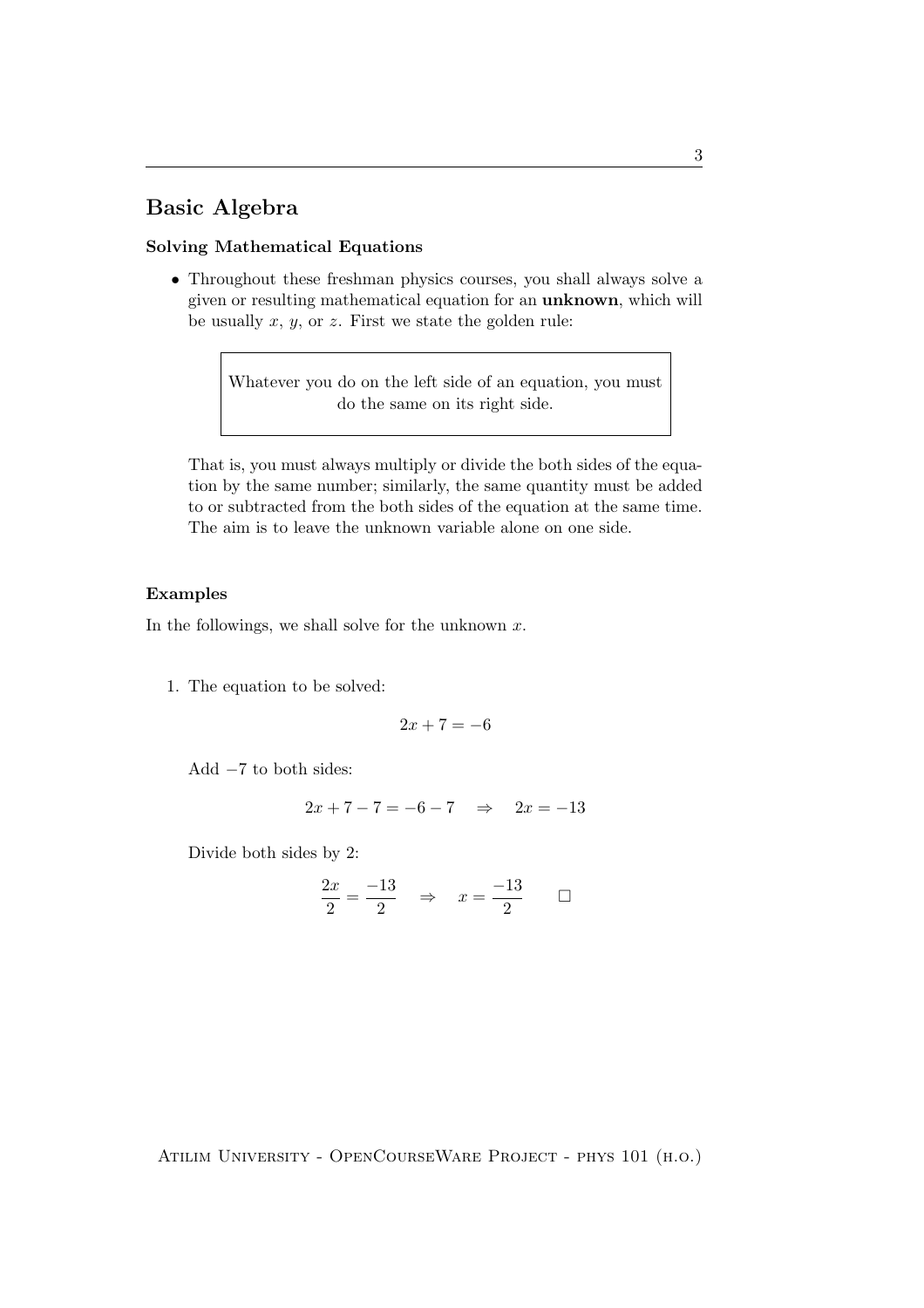2. The equation to be solved:

$$
5 = \frac{4-x}{x-2}
$$

Multiply both sides by  $(x - 2)$ :

$$
5(x-2) = \frac{4-x}{x-2} (x-2) \quad \Rightarrow \quad 5x - 10 = 4 - x
$$

Add 10 to both sides:

$$
5x - 10 + 10 = 4 - x + 10 \quad \Rightarrow \quad 5x = 14 - x
$$

Add  $x$  to both sides:

$$
5x + x = 14 - x + x \quad \Rightarrow \quad 6x = 14
$$

Divide both sides by 6:

$$
\frac{6x}{6} = \frac{14}{6} \Rightarrow x = \frac{14}{6} = \frac{7}{3} \Box
$$

3. The equation to be solved:

$$
\frac{3a-5}{2x+3} = \frac{12}{7}
$$

Multiply both sides by  $(2x + 3)$ :

$$
\frac{3a-5}{2x+3}(2x+3) = \frac{12}{7}(2x+3) \Rightarrow 3a-5 = \frac{12}{7}(2x+3)
$$

Multiply both sides by 7:

$$
7(3a - 5) = 12(2x + 3) \Rightarrow 21a - 35 = 24x + 36
$$

Add −36 to both sides:

$$
21a - 35 - 36 = 24x + 36 - 36 \implies 21a - 71 = 24x
$$

Divide both sides by 24:

$$
\frac{21a - 71}{24} = \frac{24x}{24} \quad \Rightarrow \quad x = \frac{21a - 71}{24} \qquad \Box
$$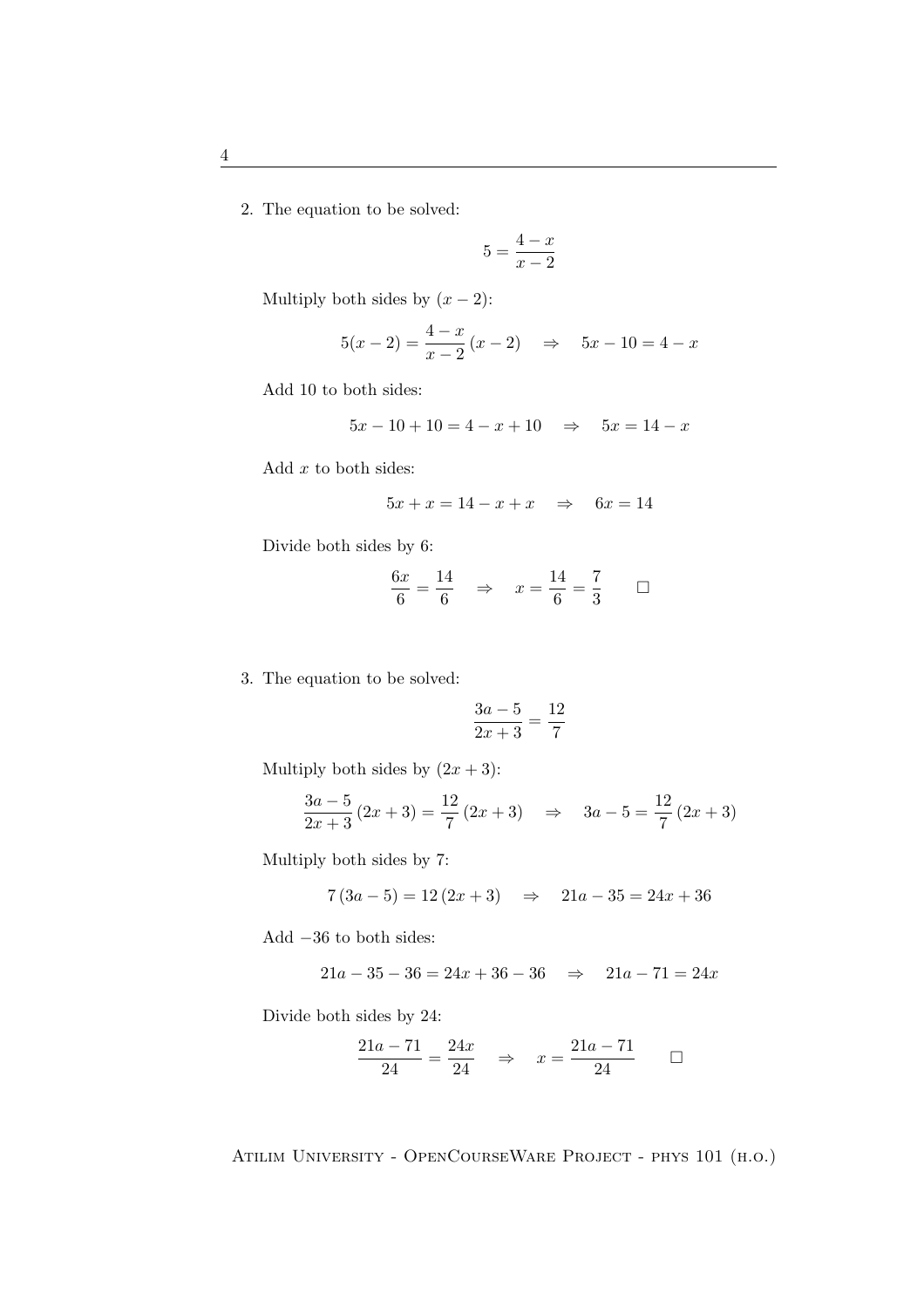#### Basic Rules

- Addition:  $\overline{b}$   $\pm$ c  $\frac{c}{d} = \frac{a \cdot d \pm b \cdot c}{b \cdot d}$  $b \cdot d$ Multiplication:  $\frac{a}{b}$ . c  $\frac{c}{d} = \frac{a \cdot c}{b \cdot d}$  $b \cdot d$ Division:  $\frac{a/b}{c/d}$  =  $\frac{a}{b}$  $\overline{b}$  . d  $\frac{d}{c} = \frac{a \cdot d}{b \cdot c}$  $b \cdot c$
- There should be no flaw at all in the following operations:

#### Examples

$$
\frac{7}{8} + \frac{5}{6} = \frac{(7)(6) + (5)(8)}{(8)(6)} = \frac{82}{48} = \frac{41}{24}
$$
  

$$
\frac{1}{5} - \frac{2}{3} = \frac{(1)(3) - (2)(5)}{(3)(5)} = -\frac{7}{15}
$$
  

$$
\frac{1}{2} \cdot \frac{3}{4} = \frac{(1)(3)}{(2)(4)} = \frac{3}{8}
$$
  

$$
\frac{3/7}{2/5} = \frac{3}{7} \cdot \frac{5}{2} = \frac{(3)(5)}{(7)(2)} = \frac{15}{14}
$$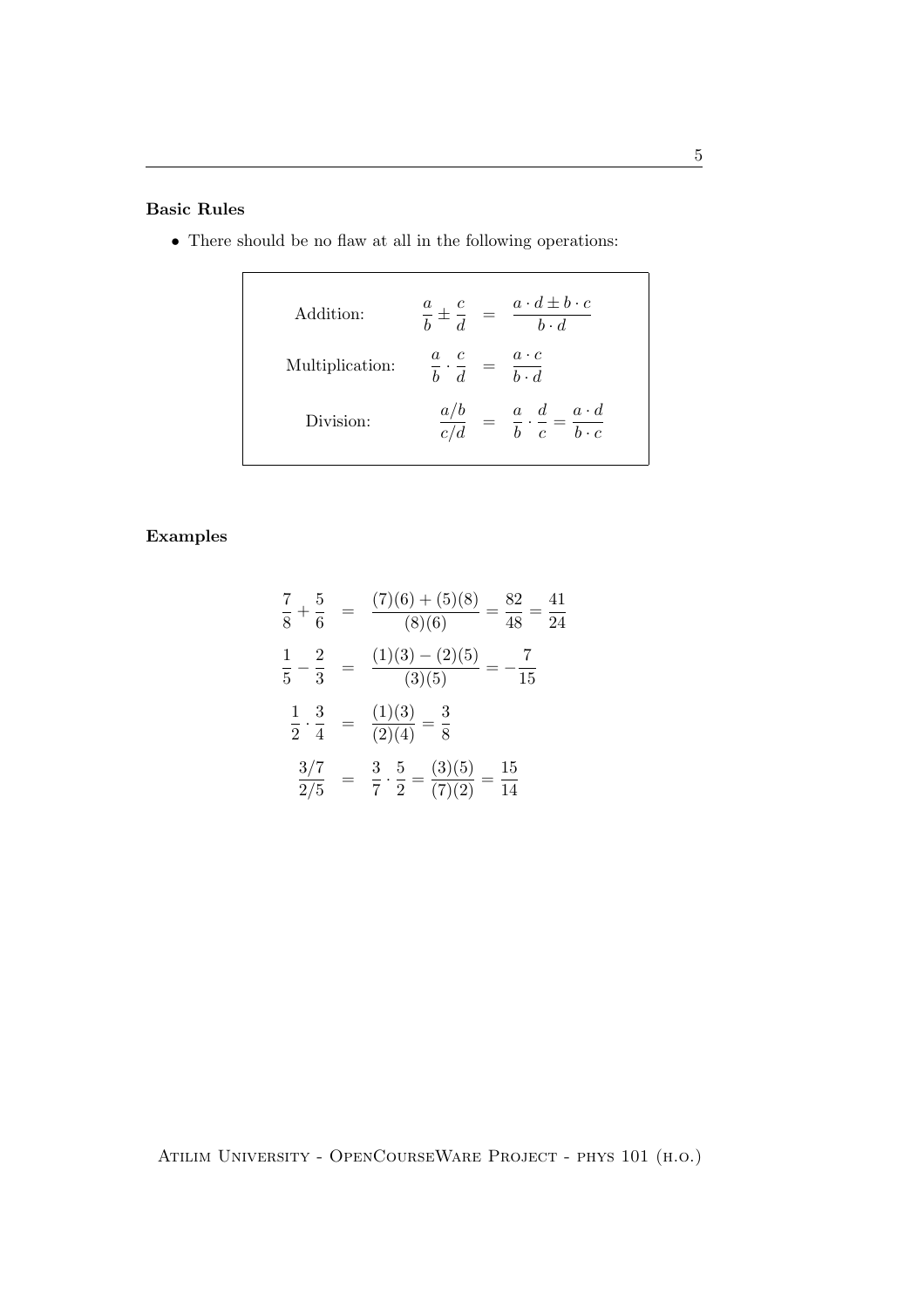#### Powers

 $\bullet~$  The followings are the rules of exponents:

$$
x^{0} = 1
$$
  
\n
$$
x^{1} = x
$$
  
\n
$$
x^{m}x^{n} = x^{m+n}
$$
  
\n
$$
\frac{x^{m}}{x^{n}} = x^{m-n}
$$
  
\n
$$
x^{1/n} = \sqrt[n]{x}
$$
  
\n
$$
x^{m/n} = \sqrt[n]{x^{m}}
$$
  
\n
$$
(x^{m})^{n} = x^{m \cdot n}
$$

#### Examples

| $4^0 = 1,$              | $(-2)^0 = 1,$                | $-2^0 = -1$             |
|-------------------------|------------------------------|-------------------------|
| $x^0 = 1,$              | $3.2^1 = 3.2,$               | $x^1=x$                 |
| $5^2 \cdot 5^6 = 5^8,$  | $y^3 \cdot y^{-5} = y^{-2},$ | $2^6/2^2 = 2^4$         |
| $z^{-4}/z^3 = z^{-7}$ , | $(6^3)^4 = 6^{12},$          | $(x^{-7})^2 = x^{-14}$  |
| $12^{1/4} = 1.8612,$    | $3^{1/5} = 1.2457,$          | $18.2^{-2/3} = 0.14453$ |
|                         |                              |                         |

For the last three examples, just use a calculator.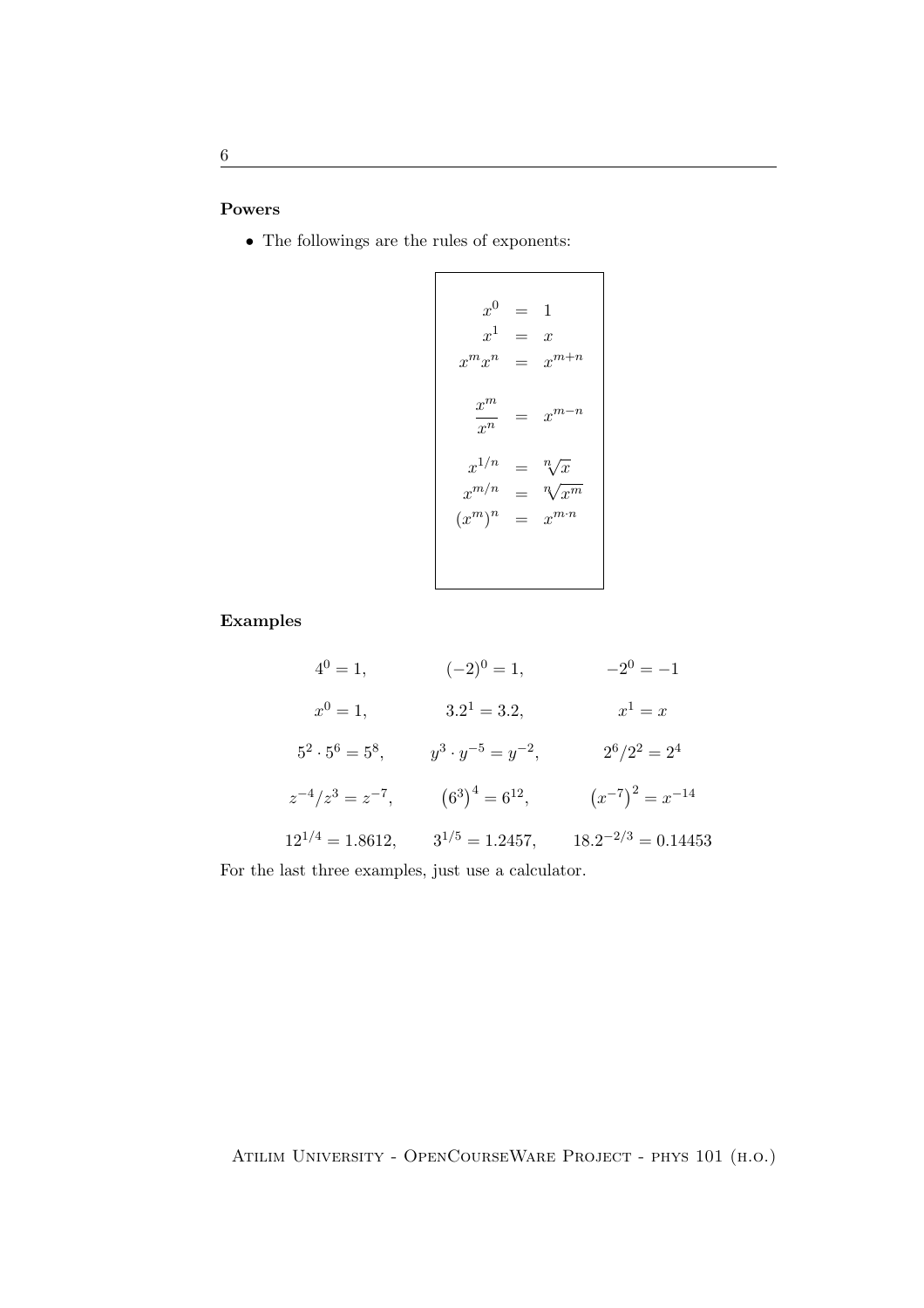#### Factoring

• The followings are frequently used factoring formulas:

factoring by grouping:  $ax + ay + az = a(x + y + z)$ perfect square trinomials:  $x^2 \pm 2xy + y^2 = (x \pm y)^2$ difference of two squares:  $x^2 - y^2 = (x + y)(x - y)$ difference of two cubes:  $x^3 - y^3 = (x - y)(x^2 + xy + y^2)$ sum of two cubes:  $x^3 + y^3 = (x + y)(x^2 - xy + y^2)$ 

#### Quadratic Equations

• They are polynomial equations of the second degree, with the general form

$$
ax^2 + bx + c = 0
$$

where x is unknown variable and  $a, b$ , and  $c$  are the **coefficients** of the equation, with  $a \neq 0$ . In this course, and in others also, you will frequently come across quadratic equations; so it's imperative that a diligent engineering student be able to find easily the roots of any given quadratic equation by using

$$
x_{1,2} = \frac{-b \pm \sqrt{b^2 - 4ac}}{2a}
$$

Here if  $b^2 - 4ac \ge 0$ , the roots are *real*, and if  $b^2 - 4ac < 0$ , they are complex. You will not encounter the latter in our course.

• Note that a quadratic equation with its roots  $x_1$  and  $x_2$  can be factored out as

 $ax^{2} + bx + c = 0 \Rightarrow$  const.  $(x - x_{1})(x - x_{2}) = 0$ 

where "const." is *any* constant.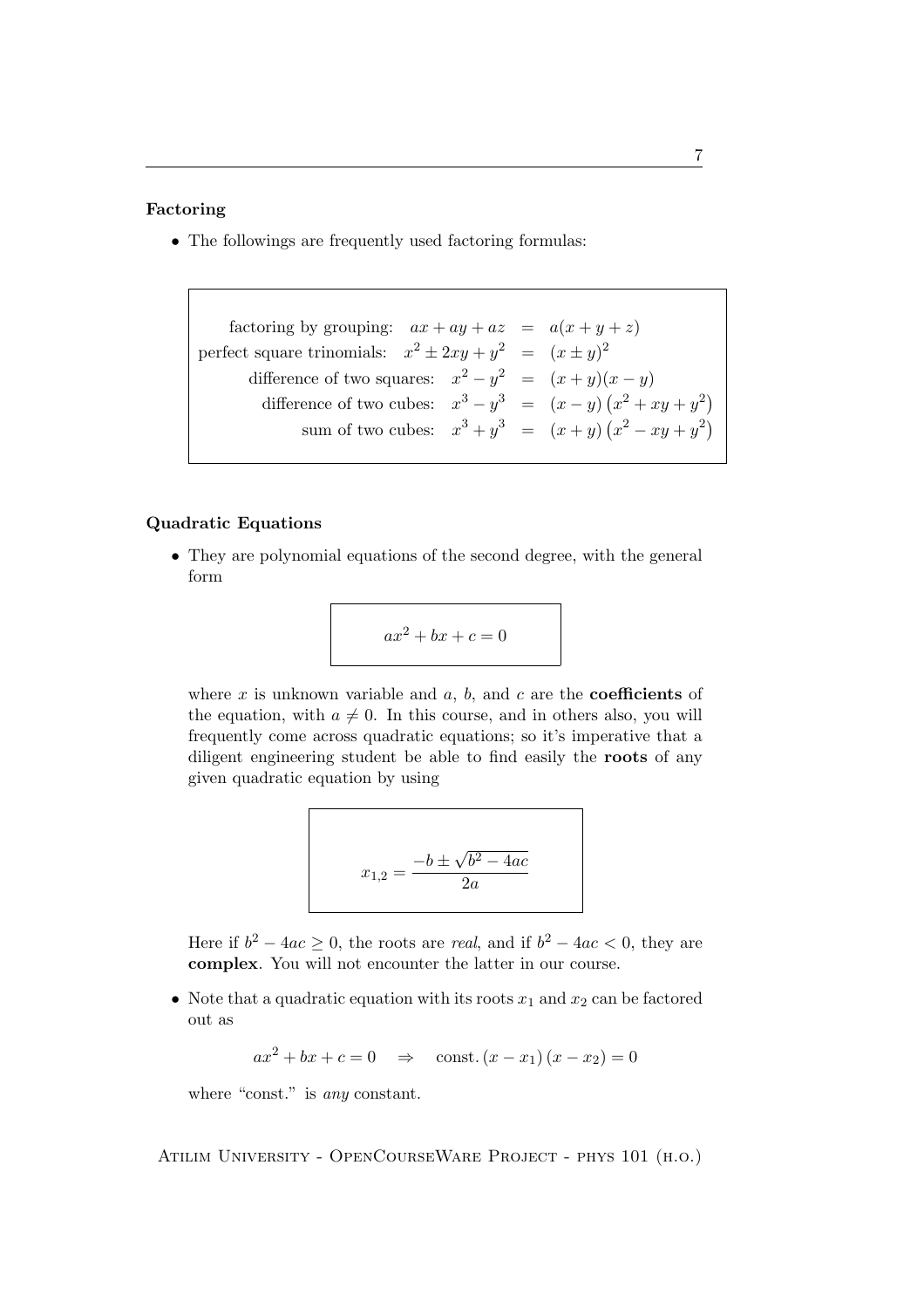#### Examples

1. For the roots of the quadratic equation

$$
2x^2 + x - 21 = 0
$$

we first note that  $a = 2$ ,  $b = 1$ , and  $c = -21$ , so that

$$
x_{1,2} = \frac{-1 \pm \sqrt{1^2 - (4)(2)(-21)}}{(2)(2)} = \frac{-1 \pm \sqrt{169}}{4} = \frac{-1 \pm 13}{4}
$$

whence

$$
x_1 = 3 \quad \text{and} \quad x_2 = -\frac{7}{2} \qquad \Box
$$

2. For the equation

$$
x^2 - 3x - 5 = 0
$$

the roots are found as

$$
x_{1,2} = \frac{-(-3) \pm \sqrt{(-3)^2 - (4)(1)(-5)}}{(2)(1)} = \frac{3 \pm \sqrt{29}}{2}
$$

and

$$
x_1 = \frac{3 + \sqrt{29}}{2} = 4.1926
$$
 and  $x_2 = \frac{3 - \sqrt{29}}{2} = -1.1926$   $\Box$ 

#### Linear Equations

• The general form of a linear equation is

$$
y = mx + b
$$

where  $m$  and  $b$  are constants.

- We refer to this equation as being *linear* since the graph of  $y$  versus  $x$ is a straight line.
- The constant  $b$ , called the **intercept**, represents the value of  $y$  at which the straight line intersects the  $y$ -axis.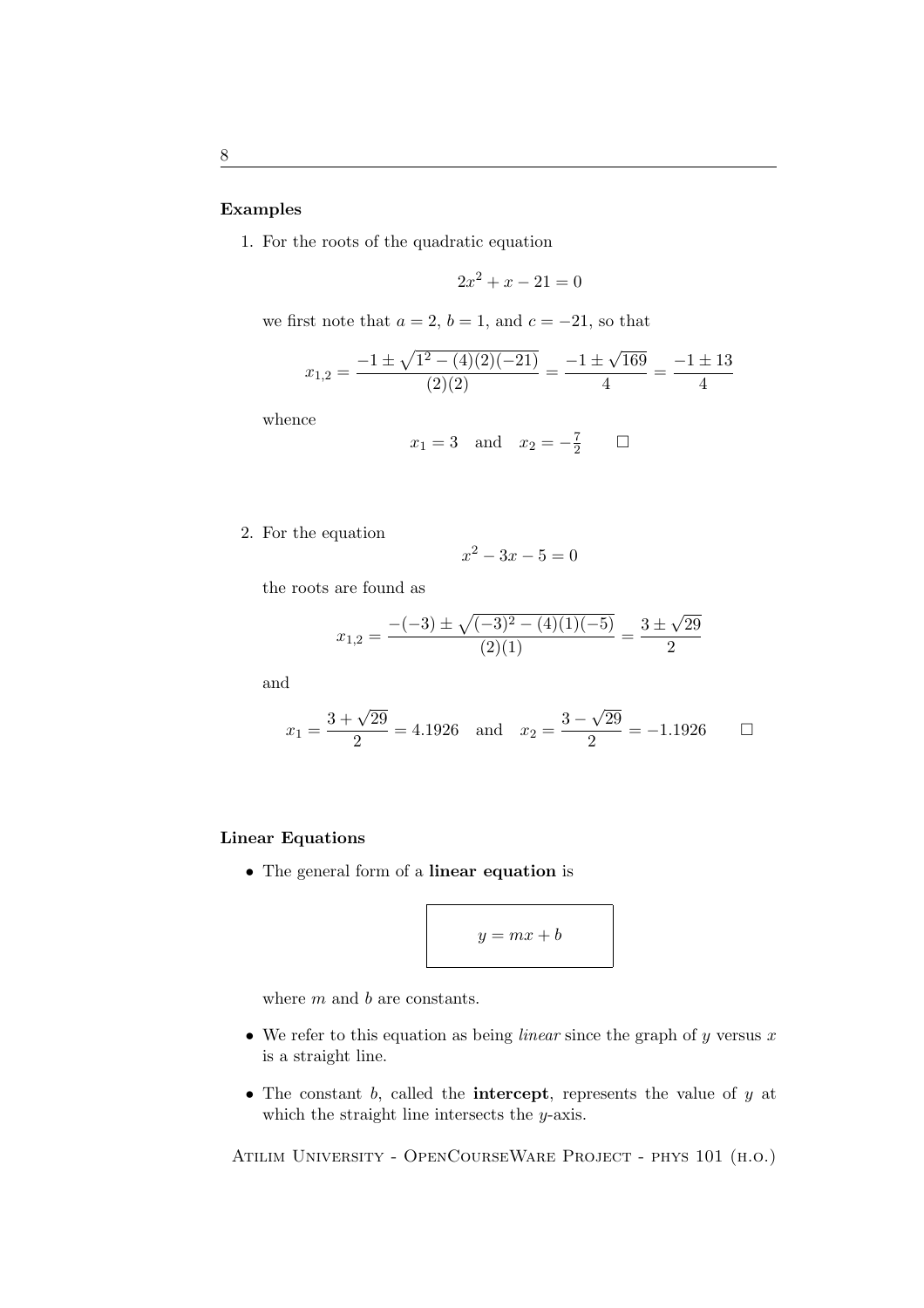• The constant  $m$  is equal to the **slope** of the straight line and is also equal to the tangent of the angle that the line makes with the  $x$ -axis. If any two points on the straight line are specified by the coordinates  $(x_1, y_1)$  and  $(x_2, y_2)$ , then the slope of the straight line is

slope 
$$
\equiv \tan \theta = \frac{\Delta y}{\Delta x} = \frac{y_2 - y_1}{x_2 - x_1}
$$

where if  $a > 0$   $(a < 0)$ , the straight line has a *positive* (*negative*) slope.

#### Solving Simultaneous Linear Equations

• Keep always in your mind the following fact:

In general, if a problem has  $n$  unknowns, its solution requires (at least)  $n$  equations.

- In order to solve two simultaneous equations involving two unknowns, x and y, we solve one of the equations for x in terms of y and substitute this expression into other equation.
- Two linear equations with two unknowns can also be solved by a graphical method. If the straight lines corresponding to the two equations are plotted in a conventional coordinate system, the intersection of the two lines represents the solution.

#### Logarithms

• Suppose that a quantity x is expressed as a power of some quantity  $a$ :  $x = a^y$ . The number a is called the **base** number. The **logarithm** of  $x$  with respect to the base  $a$  is equal to the exponent to which the base must be raised in order to satisfy the expression  $x = a^y$ . The rule is written as

$$
x = a^y \quad \Leftrightarrow \quad y = \log_a x
$$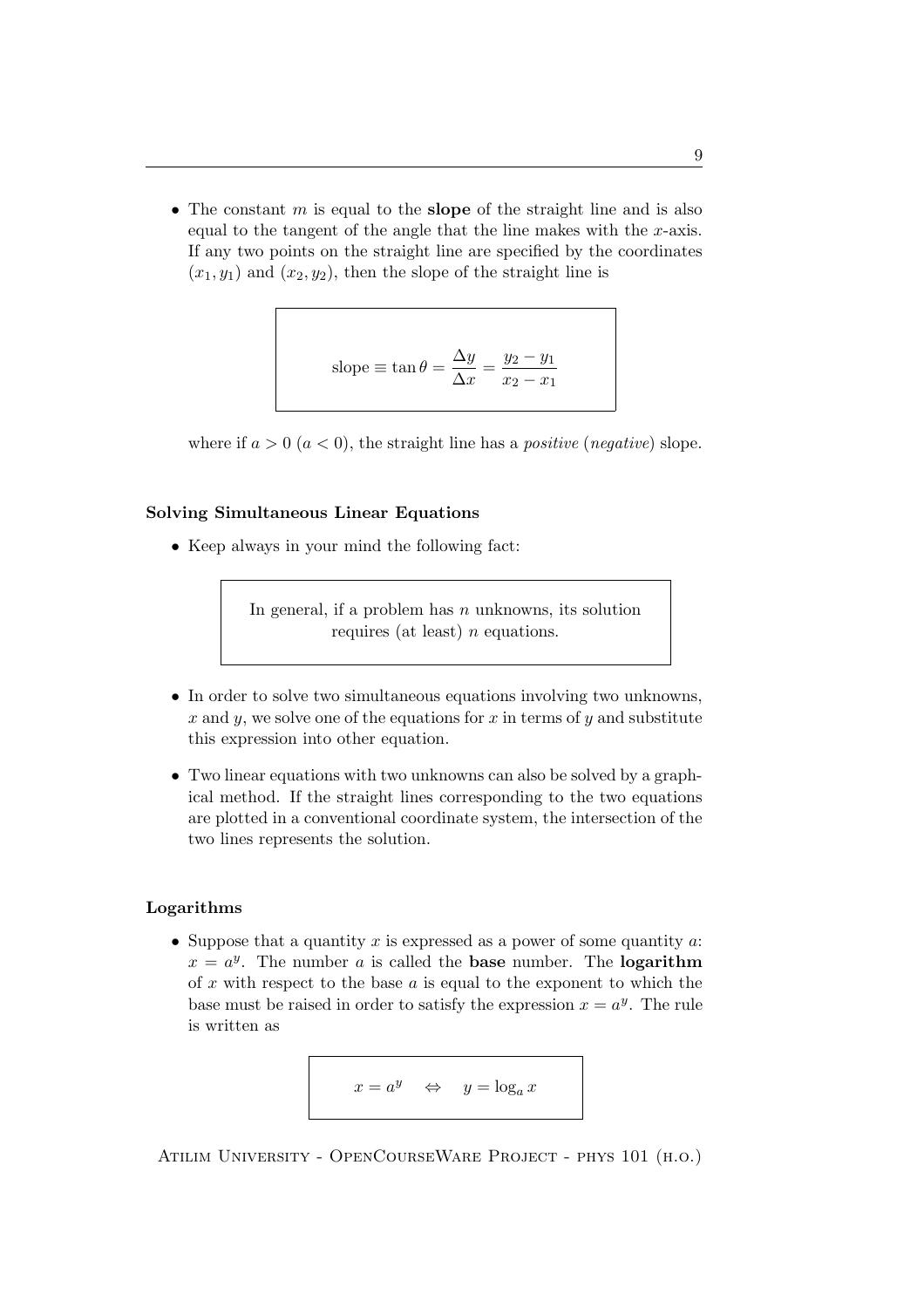• In practice, the two bases most often used are the base 10, called the common logarithm base, and base  $e$ , called the natural logarithm base:

$$
x = 10^y \quad \Leftrightarrow \quad y = \log_{10} x
$$

$$
x = e^y \Leftrightarrow y = \ln x
$$

$$
e = 2.7182818284...
$$

• Some useful properties of logarithms are:

 $\log(ab) = \log a + \log b$  $\log(a/b) = \log a - \log b$  $\log(a^n) = n \log a$  $ln e = 1$  $\ln e^a = a$  $\ln(1/a) = -\ln a$ 

### Geometry

• The **distance** d between two points whose coordinates are  $(x_1, y_1)$  and  $(x_2, y_2)$  is calculated via

$$
d = \sqrt{(x_2 - x_1)^2 + (y_2 - y_1)^2}
$$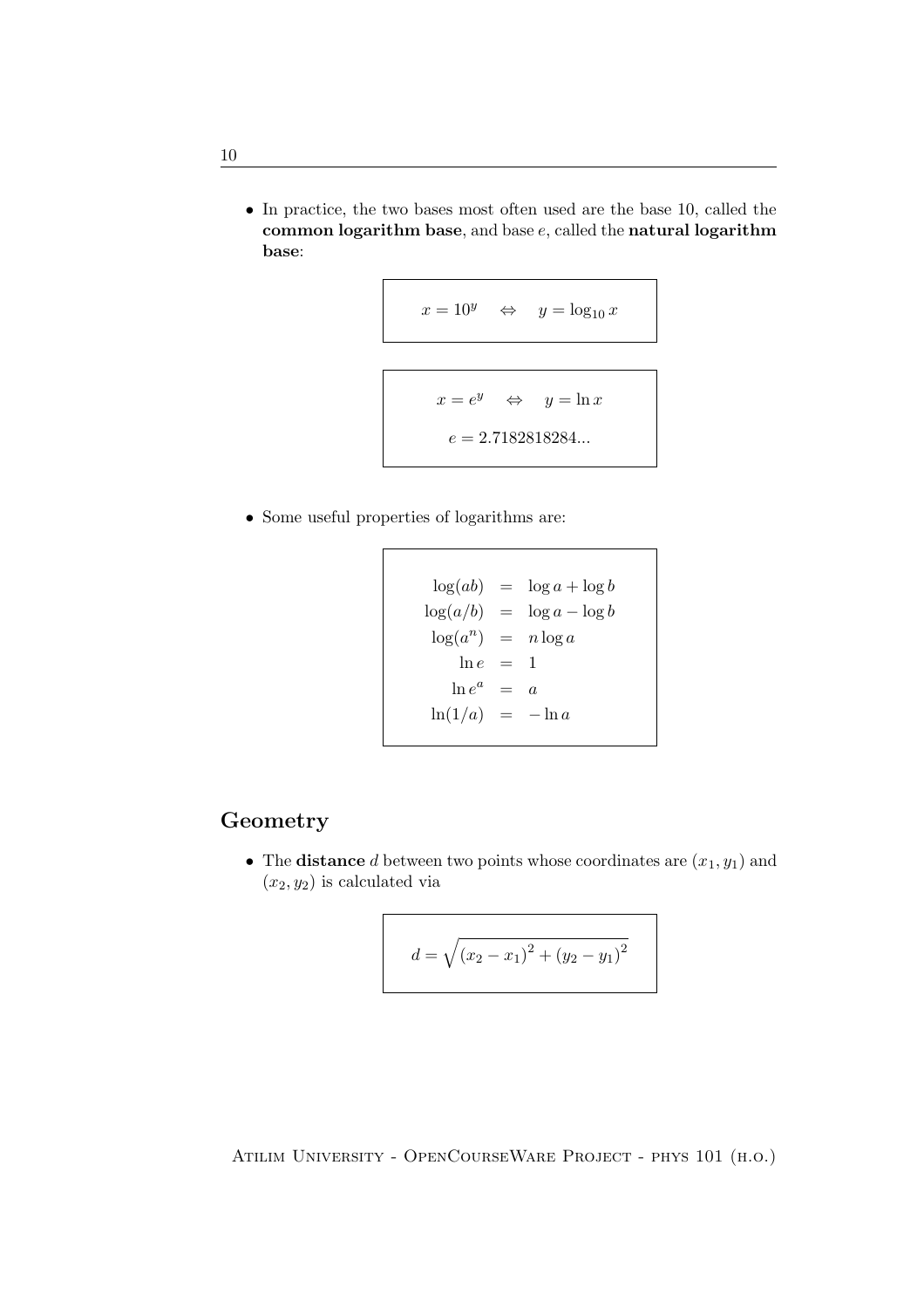• The radian measure: the arc length s of a circular arc is proportional to the radius r for a fixed value of  $\theta$  in radians (Fig 1).



Figure 1: Arc length s.

• For a rectangle  $(\ell: \text{length}, w: \text{width})$ 

$$
Area = \ell w
$$

• For a triangle  $(b: base, h: height)$ 

$$
Area = \frac{1}{2}bh
$$

• For a rectangular box  $(\ell: \text{length}, w: \text{width}, h: \text{height})$ 

Area = 
$$
2(\ell h + \ell w + hw)
$$
  
Volume =  $\ell wh$ 

• For a circle  $(r:$  radius)

$$
\text{Circumference} = 2\pi r
$$
\n
$$
\text{Area} = \pi r^2
$$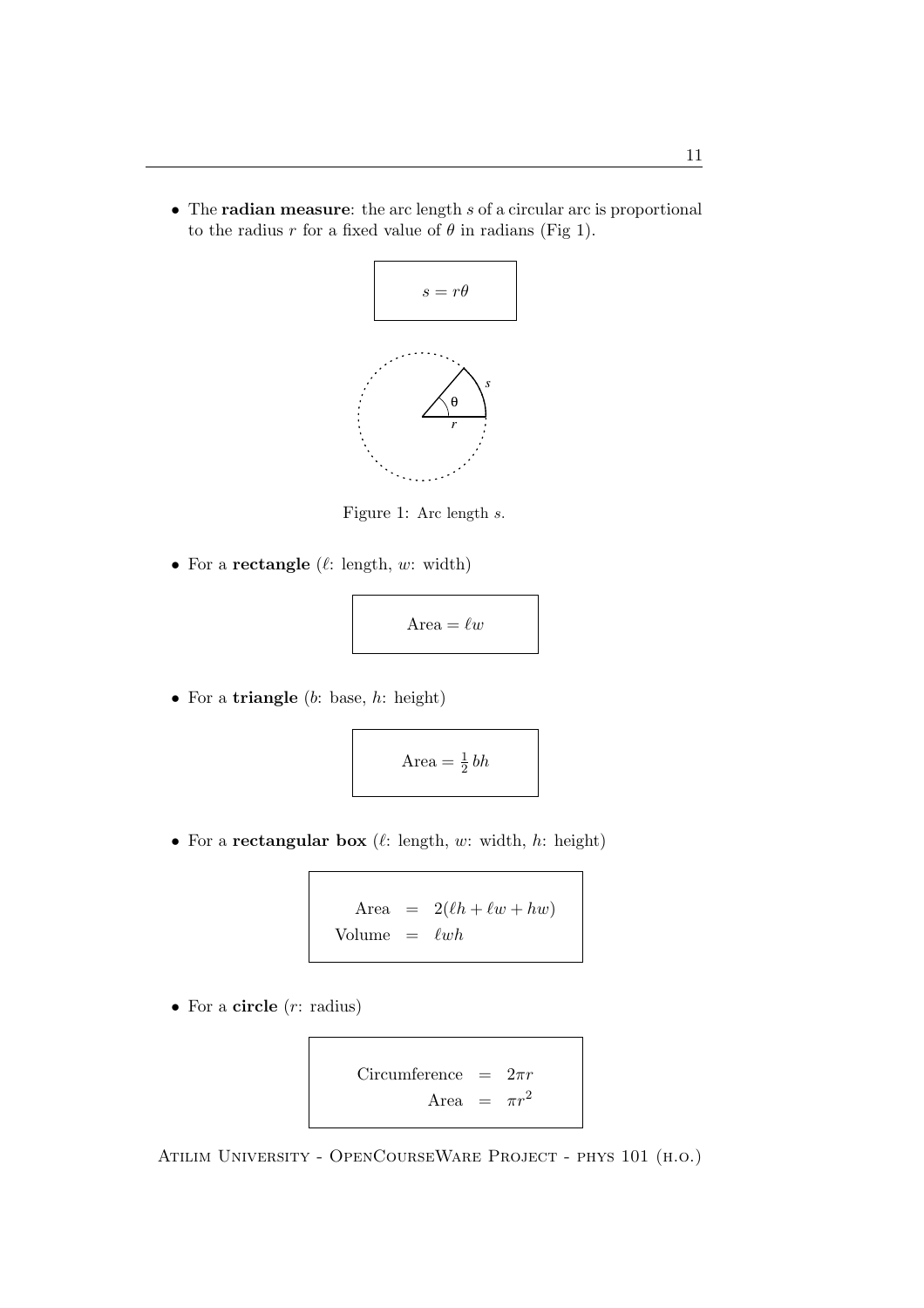• For a sphere  $(r:$  radius)

Surface area = 
$$
4\pi r^2
$$
  
Volume =  $\frac{4}{3}\pi r^3$ 

• For a cylinder  $(r: \text{radius}, \ell: \text{length})$ 

Surface area = 
$$
2\pi r^2 + 2\pi r\ell
$$
  
Volume =  $\pi r^2 \ell$ 

• The equation of a **straight line**, as in Fig. 2, is given by

$$
y = mx + b
$$

where  $b$  is the y-intercept and  $m$  is the slope of the line.



Figure 2: A straight line.

• The equation of a **circle** of radius  $r$  centered at the origin is

$$
x^2 + y^2 = r^2
$$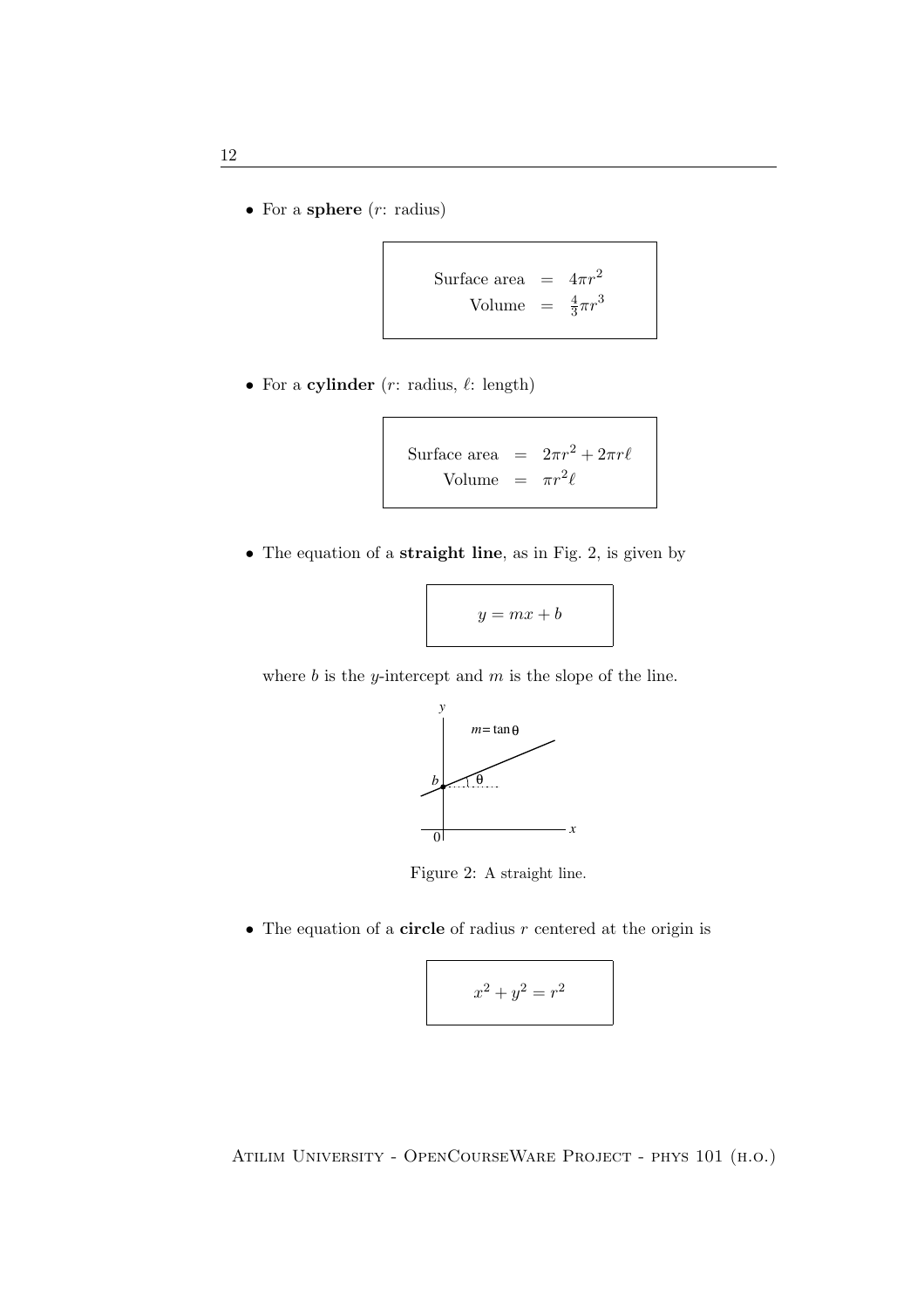• The equation of an ellipse, as in Fig. 3, with the origin at its center is

$$
\frac{x^2}{a^2} + \frac{y^2}{b^2} = 1
$$

where  $a (b)$  is the length of the semi-major (semi-minor) axis.



Figure 3: An ellipse.

• The equation of a **parabola**, as in Fig. 4, whose vertex is at  $y = b$  is given by



Figure 4: A parabola.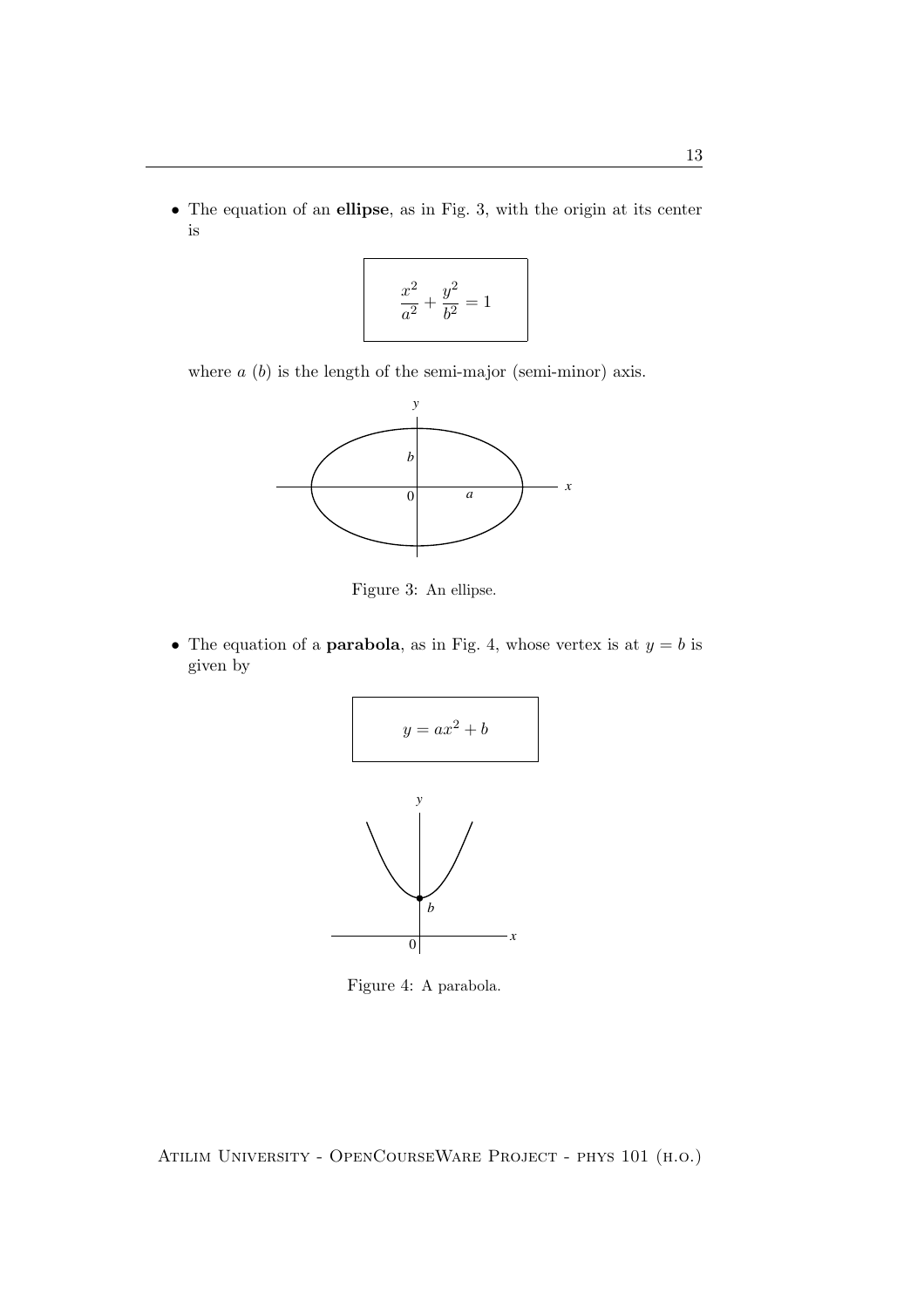• The equation of a rectangular hyperbola, as in Fig. 5, is



Figure 5: A hyperbola.

## **Trigonometry**

- That portion of mathematics based on the special properties of the right angle is called trigonometry.
- By definition, a **right triangle**, as in Fig. 6, is one containing a  $90^\circ$ angle.



Figure 6: A right triangle.

• The Pythagorean theorem provides the following relationship between the sides of the right triangle shown in Fig. 6:

$$
c^2 = a^2 + b^2
$$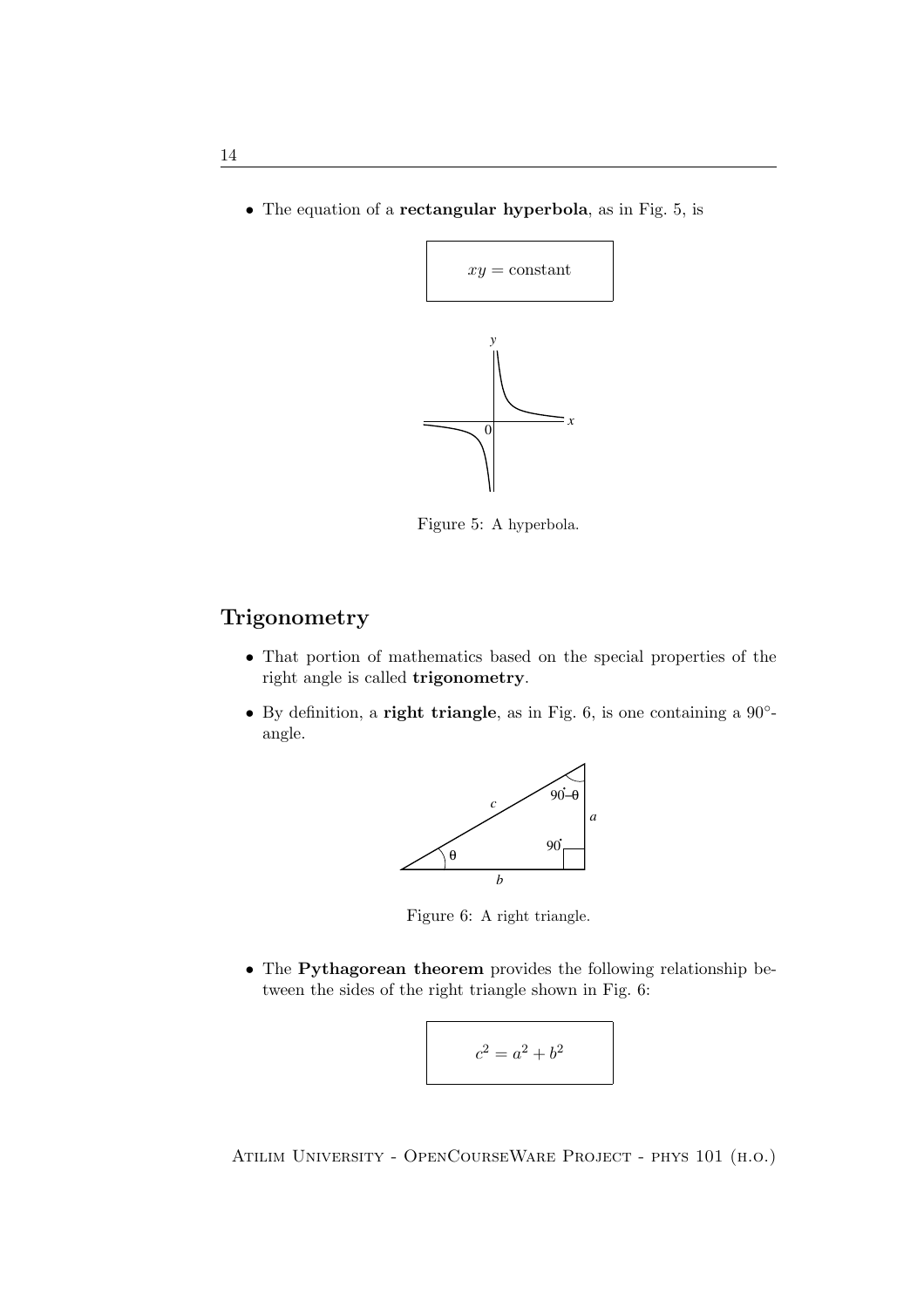• The most important trigonometric expression follows from the Pythagorean theorem as

$$
\sin^2\theta + \cos^2\theta = 1
$$

• The three basic trigonometric functions defined via the right triangle shown in Fig. 6 are the sine (sin), cosine (cos), and the tangent (tan) functions:

$$
\sin \theta \equiv \frac{\text{side opposite } \theta}{\text{hypotenuse}} = \frac{a}{c}
$$

$$
\cos \theta \equiv \frac{\text{side adjacent } \theta}{\text{hypotenuse}} = \frac{b}{c}
$$

$$
\tan \theta \equiv \frac{\text{side opposite } \theta}{\text{side adjacent } \theta} = \frac{a}{b}
$$

• The cosecant (csc), secant (sec), tangent (tan), and cotangent (cot) functions are defined as

$$
\csc \theta = \frac{1}{\sin \theta}
$$
  
\n
$$
\sec \theta = \frac{1}{\cos \theta}
$$
  
\n
$$
\tan \theta = \frac{\sin \theta}{\cos \theta}
$$
  
\n
$$
\cot \theta = \frac{1}{\tan \theta} = \frac{\cos \theta}{\sin \theta}
$$

• The relations below follow directly from any right triangle, like the one in Fig. 6:

> $\sin \theta = \cos(90^\circ - \theta)$  $\cos \theta = \sin(90^\circ - \theta)$  $\cot \theta = \tan(90^\circ - \theta)$

Atilim University - OpenCourseWare Project - phys 101 (h.o.)